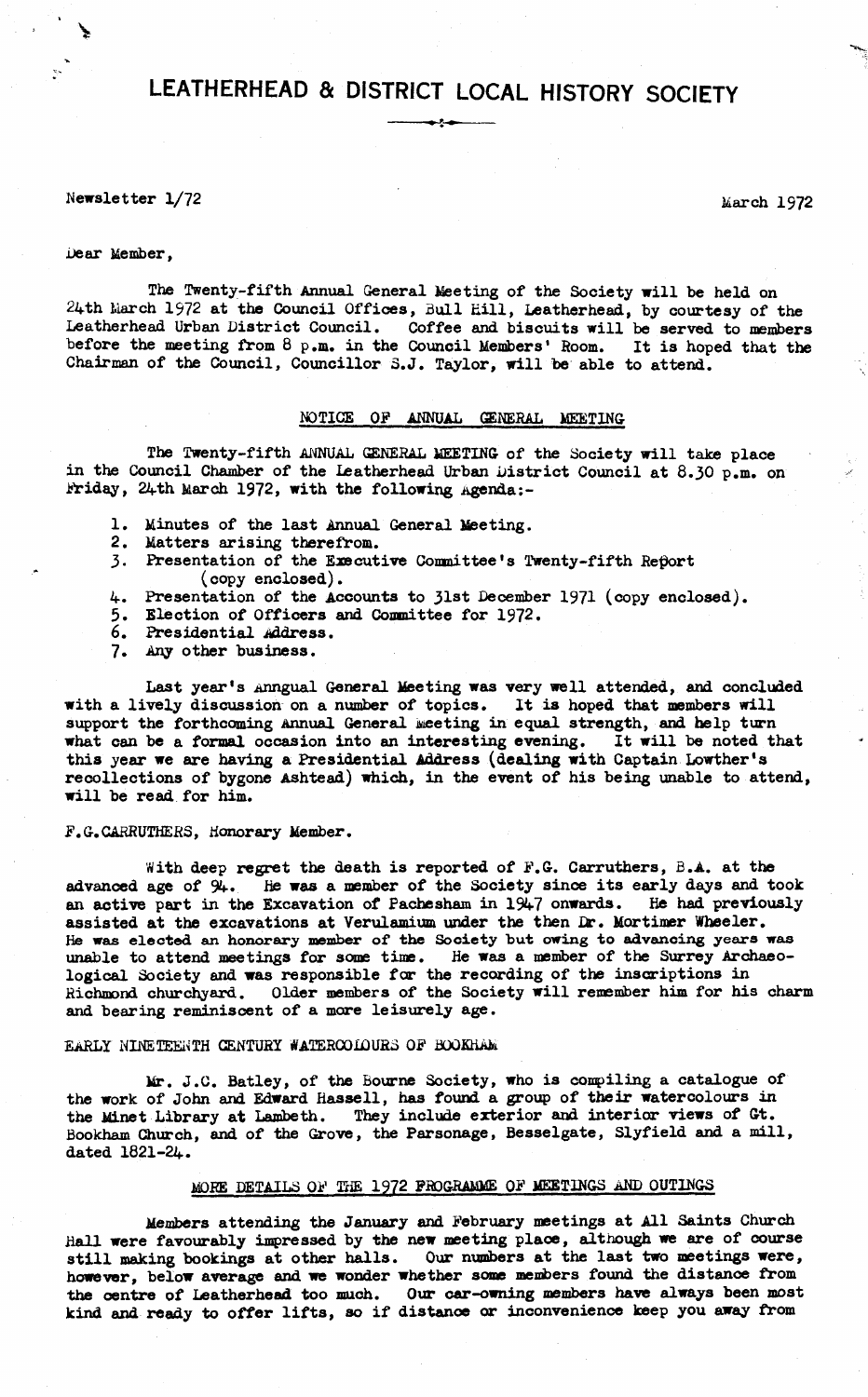meetings please get in touch with the non. Programme Secretary who will try to find a member with transport and a spare seat or two. The provision of tea after the meeting at 2 pence a cup seems to supply a need and after covering costs, we are able to add a few pence to the Society's funds.

## *TUESDAY 11th APRIL*

"A ramble through the local history of Esher" by E. Royston Pike, President of the Esher Local History Society,  $6$  p.m. for  $8.15$  p.m. at All Saints Church Hall.

# SATURDAY 15th APRIL.

A visit to  $n$ ayneflete Tower, Esher, by kind permission of  $\lambda x$ . &  $\lambda x$ s. **Winand.** i.eet at the Tower in Pelhams Walk, Esher, at 2.45 p.m. Mr. & Mrs. Winand are not making a charge for admission but do ask us to make a contribution to a charity such as Cranstoun - a hostel in Esher for ex-drug addicts, or, say, to Shelter. To reach the Tower: after coming from the Oxshott direction cross over the Portsmouth Road at the traffic lights in Esher and bear sharp left into Lammas Lane and take first turn on the right (Pelhams  $\ddot{m}$ alk). Tower is on left at hairpin bend. *For* good measure we are arranging for a guide from the Esher Local History Society to show us round the Parish Church.

## TUESDAY 16th NAY.

At the Letherhead Institute,  $\beta$  p.m. a talk with slides by Miss Winifred Phillips, Assistant Secretary of the Royal Archaeological Institute and teacher of archaeology. The meeting is designed for those who are keen to take an active part in field survey work when excavations begin on the  $\mu$ .25 motorway. We shall be needing many helpers for emergency research, survey and excavation, which is being organised on a county-wide basis. Field walking, noting extant monuments and their oondition and new sites on the line of the route, checking of references and maps, are only some of the preliminary work. If an excavation has to be organised in a hurry, could you spare even an hour to help? Those who clean the finds, or make the tea are just as important as those who dig! This will be the last chance to discover anything about a wide strip of our area - please let the non. Secretary know if you can do anything to assist by sending him a card with your name, address and telephone number. Would someone volunteer to co-ordinate our efforts? a11 you need is a telephone.

# SATURLAY 13th MAY. (NOTE CHANGE OF DATE)

Coach trip to Avebury, Wilts, and Crofton on the Kennet and Avon Canal. The change of date is in order to take advantage of seeing the steam engine at work. The Pumping Station was begun in 1800 and the engine we shall see is a boulton  $\alpha$  Watt beam engine of 1612. We leave Leatherhead at 9.00 a.m. and your picking up point and time will be shown on the tickets. If the weather is showery, come prepared, as we hope to leave the coach just before Avebury village to walk down the Stone  $\alpha$  venue.

#### SATURDAY AFTERNOON 10th JUNE.

Visit to Slyfield house, Slyfield Farm and Barn and Stoke D'abernon Church. Meet in the approach drive to the church to go round the church first at 2.30 p.m.

#### SATURDAY 24th JUNE

In plaoe of the *Hey* Canal boat trip, which unfortunately has not materialised, we have arranged a coach trip to the canal museum at Stoke Bruerne, Northants, and will possibly include a visit to either Brixworth or Earls Barton church. The museum is situated at a picturesque canal-side spot and there are outside exhibits, as well as the museum, such as a boat-weighing machine and an early traditional narrow boat. The Boat Inn will also be popular. There are also some 2-hour cruises by narrow boat "Linda" - a trip costs  $50p$  (25 $p$  for children). We feel that there would be time for such a cruise as we would probably not move on to the church until about  $3$  p.m., but in order that we can discover the best trip to do we would like you to indicate on the booking form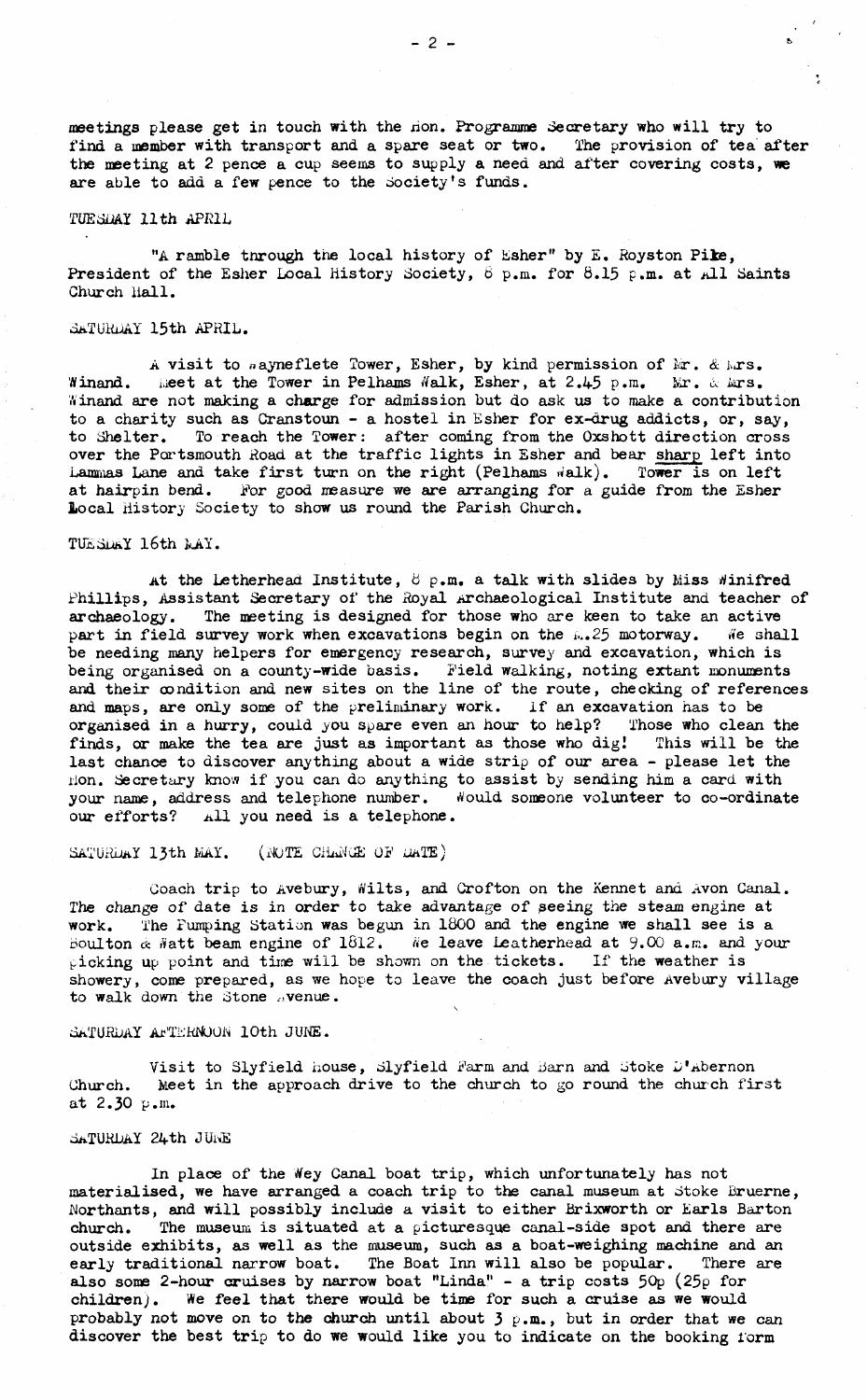whether or not you wish to participate. It is emphasized that the cost of such a trip is not included in the fare for the road journey. For this outing we sim to leave Leatherhead about 9 a.m.

# MDNDAY 3rd JULY TO SUNDAY 9th JULY

Surrey Naturalists' Trust's Hanmore Nature Trail - see separate leaflet. Go as you please but if you prefer to go round as a group we suggest Saturday afternoon the 8th July, meeting at 2.45 p.m. near start of trail in the car park at the west end of Ranmore Common. If you are going individually please do not tick this item on the booking form.

## SATURDAY 22nd JULY

 $\mathcal{L} \rightarrow \mathcal{L}$ 

Coach trip to the Weald and Downland Open Air Museum leaving Leatherhead at 2 p.m.

#### SATURDAY 19th AUGUST

A walk in the historical part of Fetcham including the parish church. Rendezvous with  $Mr. J.G.W.$  Lewarne in the Fetcham church drive at  $2.45$  p.m.

#### Saturday **16**th September

Coach trip to historical Portsmouth leaving Leatherhead  $9.00$  a.m. The Portsmouth Historical Association has kindly offered to guide us round the more interesting parts of the town.

#### LATE SEPTEMBER VISIT TO NORBURY PaRK HOUSE

Permission yet to be secured. We are hopeful and details if "on" will appear in the simmer Newsletter.

#### OCTOBER PUBLIC MEETING-

This will be held in the Leatherhead parish hall on Thursday 19th October, and Lawrence E. Jones, Honorary Lecturer of the Historic Churches Preservation trust will show and describe slides in colour of historic churches of Surrey (and possibly others of Southern England). We hope members will give this meeting much publicity - a silver collection as last year will be taken to cover extra cost of hall, etc.

## THURSDAY 9th NOVEMBER

*He* are trying yet another hall for a lecture, with colour slides on "Wild Orchids of Britain" by Mr. H.A. Woolgar, assisted by Mr. H. Vousden, both of The Holmesdale Natural History Club. The meeting place will be the Red Cross Hall near Leatherhead station at the usual time  $8^{\circ}$  p.m. for 8.15 p.m.

#### FRIDAY 1st DECEMBER

The Leatherhead Miscellany - by popular request earlier in December than usual. This is members' night with short talks, slides, exhibits and discussions of local interest. Nothing is too small or too short to be accepted. Please book your item as early as possible with the non. Programme Secretary.

#### SECONDHAND BOOK SALE

Over the years the Society has accumulated a number of books which have only marginal, if any, interest from a local history standpoint. Storage is always a problem and it has been decided to offer the books for sale, a dozen or so at a time, at the indoor meetings of the Society, commencing with the April meeting. Prices will be clearly marked and first come, first served.

## MEMBERS:HP SUBSCRIPTIONS

Finally, a reminder that if you have not already done so, you should send your 1972 subscription of 75p to the Hon. Treasurer, c/o Lloyds Bank, North Street, Leatherhead, or to the Hon. Secretary.

David Bruce, Honorary Secretary

7, Fox Lane, Little Bookham. Bookham 5722.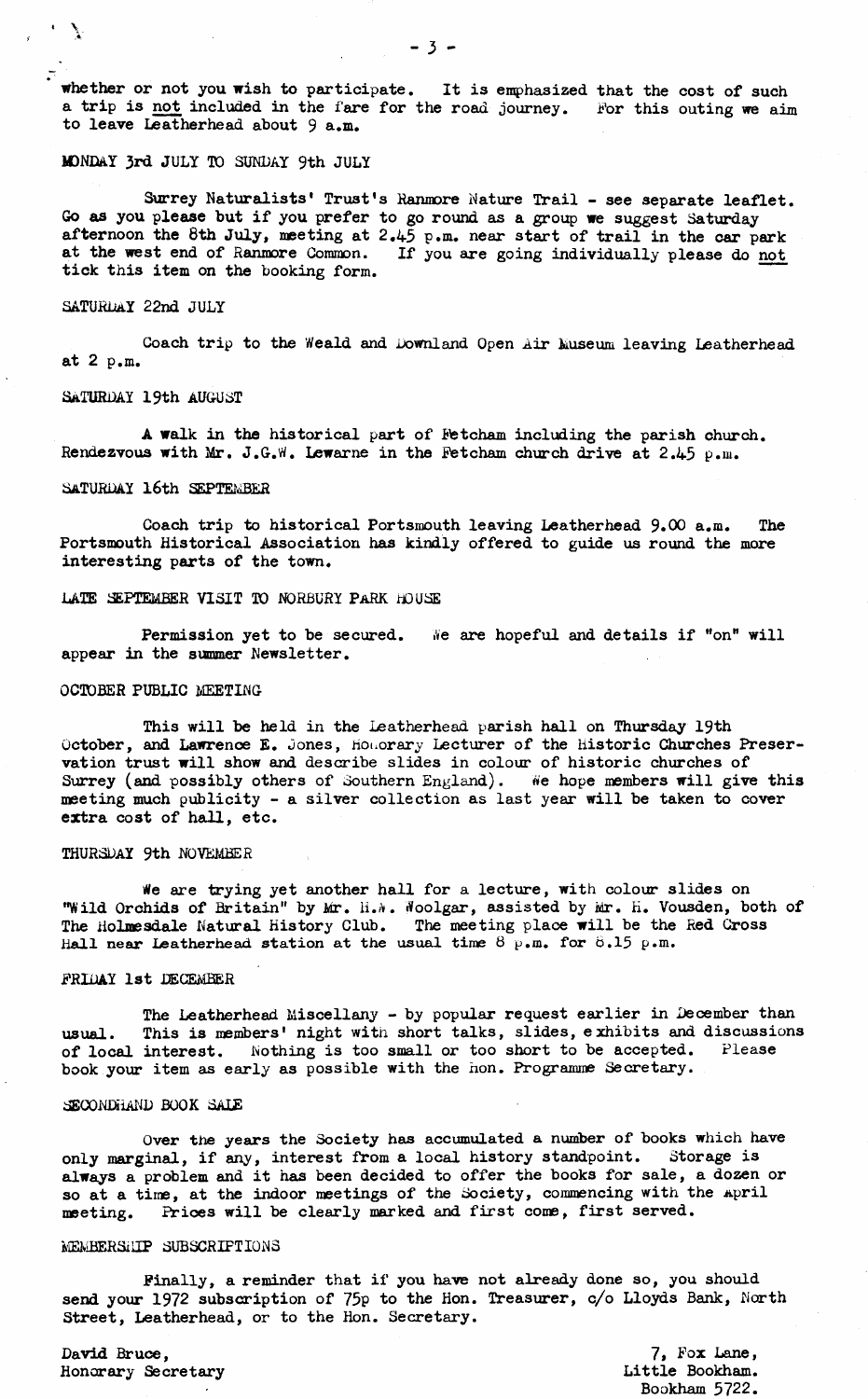# **LEATHERHEAD & DISTRICT LOCAL HISTORY SOCIETY**  $\overline{\phantom{a}}$

President - Capt. A.W.G. LOWTHER, F.S.A., A.R.I.B.A.

REPORT OF THE EXECUTIVE COMMITTEE

for the year ending **31**st December 1971

## Ladies and Gentlemen,

Your Committee has pleasure in presenting its Twenty-fifth Report.

**Communication** 

## 1. Membership

At 31»t December 1971 the membership of the Society was 29b, a net increase of 19. In this, the twenty-fifth year of the Society, the Committee was very pleased to elect Mr. R.F. Dalton an honorary Member. Mr. Dalton may be regarded as the 'father' of the Society, it being largely on his suggestion that it was founded in 1946 as an offshoot of the Leatherhead District Countryside Protection Society. Also elected an honorary Member was Mr. H.L. Meed, whose maps and plans have so greatly enhanced the appearance and reputation of the Proceedings for many years.

The Committee would like to thank those members who returned the questionnaire on the Society's activities, with helpful suggestions, which have been taken into consideration in planning the future.

# 2. Lectures and Visits

The following were arranged:-

| 15th January  | Lecture "Changes in the bird population of a Surrey<br>oak wood over 20 years" by Dr. G. Beven.                            |
|---------------|----------------------------------------------------------------------------------------------------------------------------|
| 18th February | Lecture "Surrey Records at Kingston" by Miss M.<br>Gollancz.                                                               |
| 24th March    | Annual General Meeting and Discussion.                                                                                     |
| 23rd April    | Lecture "Bygone Leatherhead" by Mr. P.M. Broderick-<br>Hartley.                                                            |
| $24$ th April | Visit - Bourne Hall Museum and archaeological sites<br>in Ewell. Leader: Mr. F.F.Pemberton.                                |
| $22nd$ May    | Visit: Selborne, The Vyne and Calleva Atrebatum<br>(Silchester). Leaders: Messrs. G. Hayward and D. Bruce.                 |
| $26th$ June   | Natural history Walk on Bookham Common. Leaders: Dr.<br>A.S. Thorley and members of the London Natural<br>History Society. |
| $24$ th July  | Leatherhead Historical Walk. Leaders: Society members.                                                                     |
|               | 21st August Visit - Loseley House. Leader: G. Hayward.                                                                     |
|               | 18th September Visit - St. Albans. Leaders: Messrs. G. Hayward & Lewarne                                                   |
| 19th October  | Public Lecture - "The Sutton Hoo Excavations" by Mr.<br>C. W. Phillips, O.B.E.                                             |
| 19th November | Lecture "Butterflies and Moths" by Mr. R.M. Long.                                                                          |
| 16th December | Leatherhead Historical Miscellany. Contributions by<br>members.                                                            |

The Committee would like to thank the lecturers and leaders for helping to provide a most interesting and varied programme. The high-light of the year was the October public lecture held in the Leatherhead Parish Ball, at which over 200 members and non-members attended, and the experiment will be repeated in the future when another speaker and subject of wide interest is found. Suggestions for this and other lectures and visits would be welcomed by the Hon. Programme Secretary and his sub-committee (Mrs. M. Fuller, Messrs. D.F. Renn and M. Snellgrove).

 $\mathbf{x}_{i}$ 

 $\mathcal{A}_\beta$